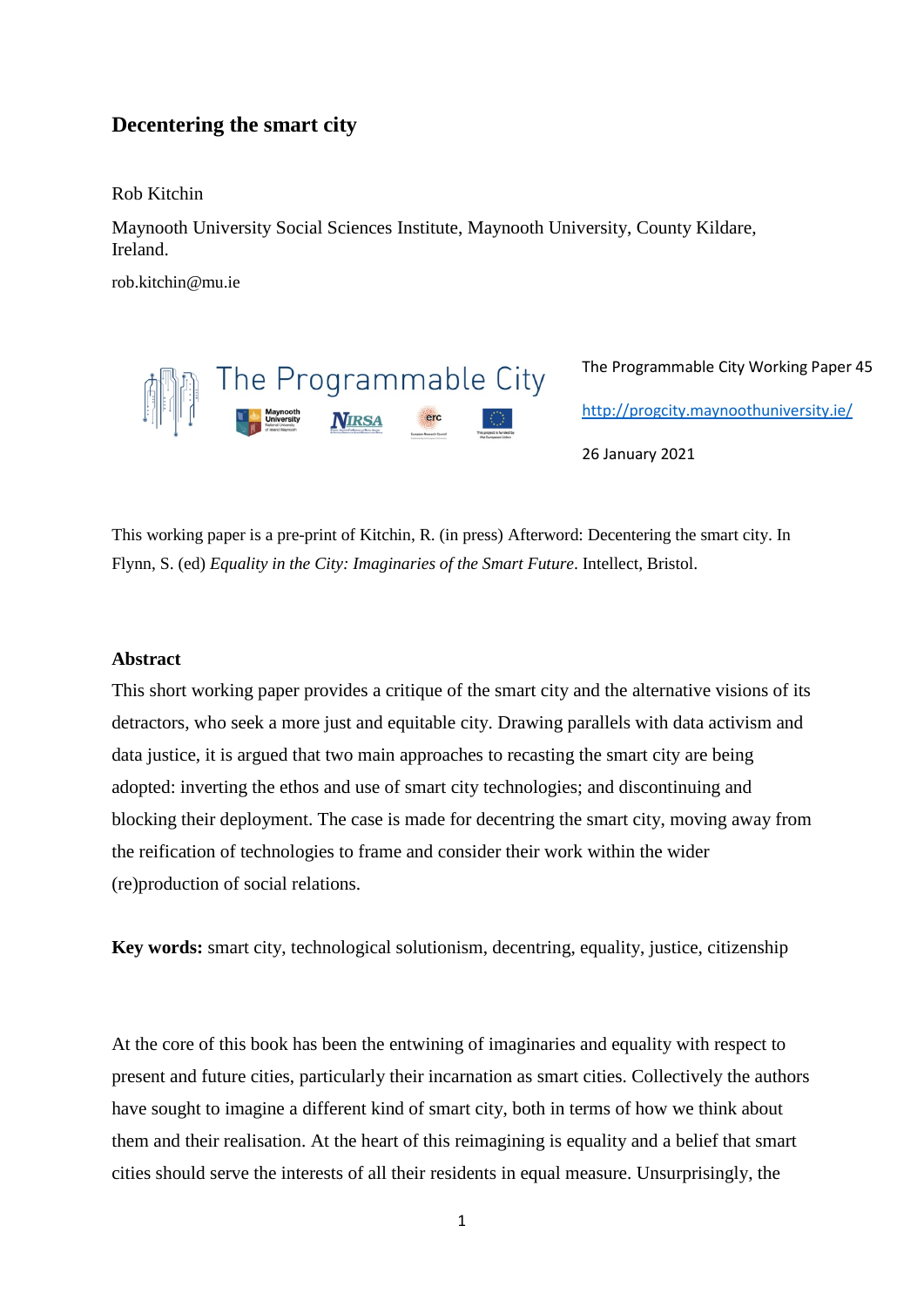concepts of power and capital, and their counterpoints of justice, citizenship and democracy, feature prominently in the discussion. Like much of the critical literature on smart cities, the chapters make the case that smart cities as presently conceived and realised predominantly serve the interests of companies and states, which often work in tandem within a neoliberal framing.

Smart cities are the latest, technology-driven incarnation of entrepreneurial urbanism that recasts the entire urban realm as a market, rather than the urban being a place where markets function (Kitchin 2015; Shelton et al. 2015). Within neoliberalism what were public infrastructures and services, run by the state for the public good, are outsourced, privatized and deregulated, delivered by for-profit operators. The state facilitates this marketization of infrastructure and services, and their increasing technocratic nature, through its restructuring and neoliberal re-orientation, and state-sponsored innovation and market creation. Here, rather than act as the sole service provider, the public sector is cast as partner or broker, working in conjunction with or procuring services from the private sector. Bodies such as the EU's European Innovation Partnership on Smart Cities and Communities (EIP-SCC) foster public-private collaboration, actively seeding new marketplaces through funding mechanisms and the creation of living laboratories for the trialling new technologies (Cardullo and Kitchin 2019a). At the same time, municipalities view the smart cities agenda and the creation of well-managed, efficient and optimized city infrastructures and services as a means to attract inward investment and talent, and drive city-region economic development, competitiveness and productivity (Townsend 2013; Shelton et al. 2015).

Smart city technologies also have consequences for the state's work, altering governance practices and shifting the nature of governmentality and citizenship. Through new technologies such as city operating systems, centralised controlled rooms, coordinated emergency response systems, digital surveillance, predictive policing, and intelligent transport systems, how populations are managed, services delivered, and infrastructure controlled and regulated has become more technocratic, algorithmic, automated, and anticipatory (Kitchin 2014). In turn, governmentality shifts from a disciplinary calculative regime in which people self-regulate behaviour based on the fear of surveillance and sanction, to control regimes in which people are corralled and compelled to act in certain ways, their behaviour explicitly or implicitly steered or nudged through their embedding in or use of systems (Vanolo 2014). The transformation in the organisation and ethos of government by neoliberalism and the use of smart city technologies alters the social contract between the state and citizens. Neoliberal citizenship moves away from inalienable rights and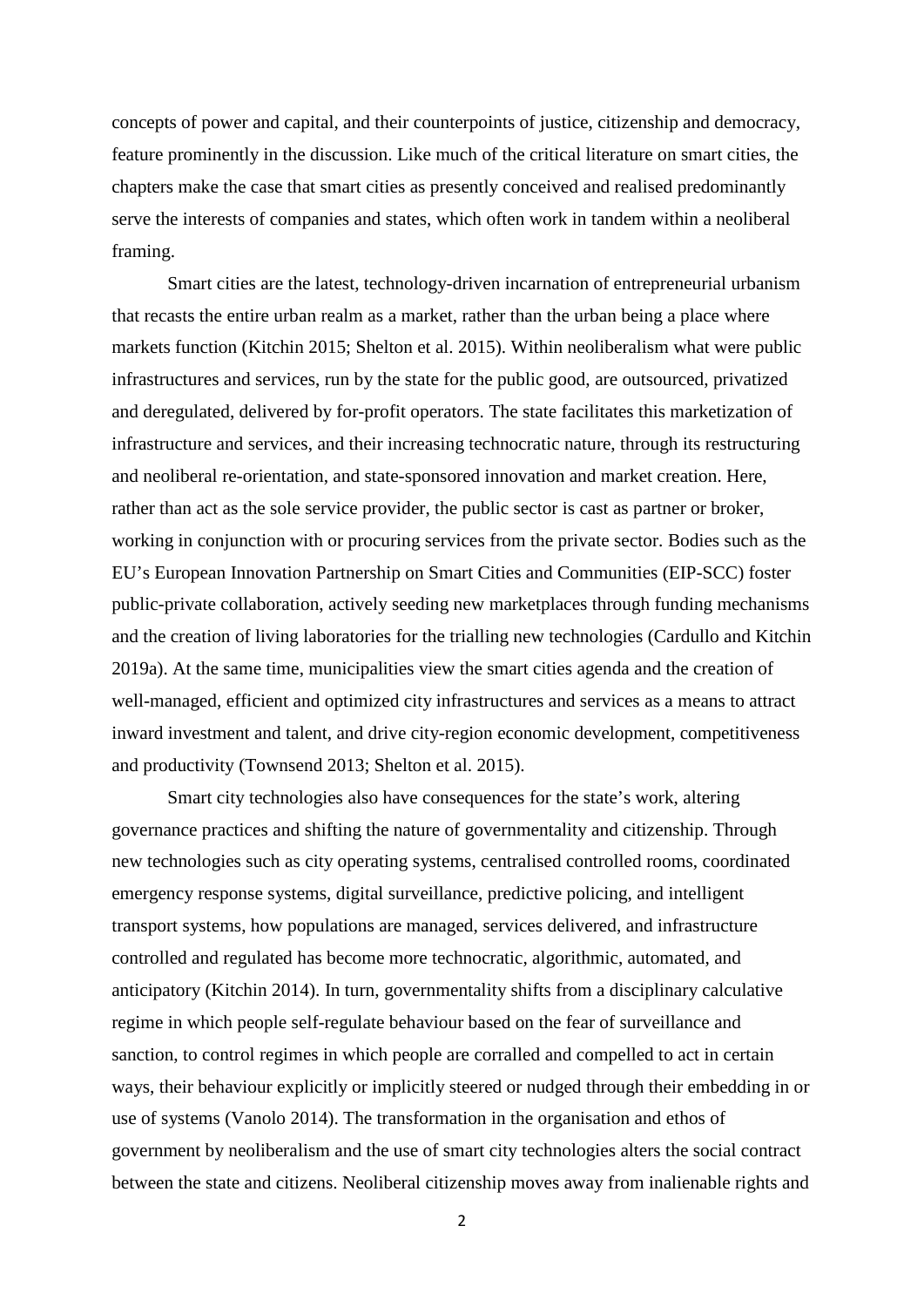the common good towards individual autonomy, freedom of choice, and personal responsibilities and obligations defined largely by market principles, with checks and balances that seek to limit excessive discrimination and exploitation (Ong 2006). In other words, citizens have choices and freedoms as long as they have capital to afford them and they comply and behave as states and markets dictate. Within the smart city then, citizens are largely cast as consumers, although they can equally be positioned as data-points to be exploited or subjects to be steered, nudged and controlled (Cardullo and Kitchin 2019b). If there is civic engagement, it is in the form of a participant, tester or player who provides feedback or suggestions, rather than citizens being active, engaged participants (a proposer, co-creator, decision-maker or leader).

Unsurprisingly, those critiquing smart cities are concerned that their rational and deployment is overly determined by the interests of companies (capital) and states (power) (Söderström et al. 2014; Cardullo et al. 2019; Sadowski 2020). For-profit systems are inherently underpinned by the logics of capitalism in which inequalities and discrimination are a built-in design feature for accumulating capital. Smart cities are a key contemporary component of second circuit of capitalism, core to property development and a spatial fix for capital. It is no coincidence that new greenfield cities and large urban regeneration projects are cast as smart city developments (Datta 2015; Wiig 2018; Coletta et al. 2019). The technologies themselves enact the logics and practices of platform and surveillance capitalism, extracting profit through service arrangements with states and the data of citizens (Sadowski 2020). In the latter case, additional value is accrued through 'data colonialism,' in which the process of accumulation is achieved by enclosing communal and personal resources, with little or no renumeration for data that is monetized by the product creator, with control of this exploitative relationship residing with the data extractor (Thatcher et al. 2016 ). Through the use of data-driven, algorithmic technologies, the surveillance gaze and levels of control are deepened with respect to managing populations, thus enhancing state power. Smart systems are often differentially focused on managing particular populations (along the lines of race, ethnicity, gender, disability, etc.), automating and deepening inequalities (Eubanks 2017). And in more authoritarian regimes, smart city technologies provide a means to target, track and corral the location, movement and activities of people in fine detail (Liang et al. 2018).

As such, while companies and states promote their technologies as being citizencentric, there is significant scepticism concerning such rhetoric (Kitchin 2015). In general, what is meant by 'citizen-centric' is a weak form of stewardship (delivering on behalf of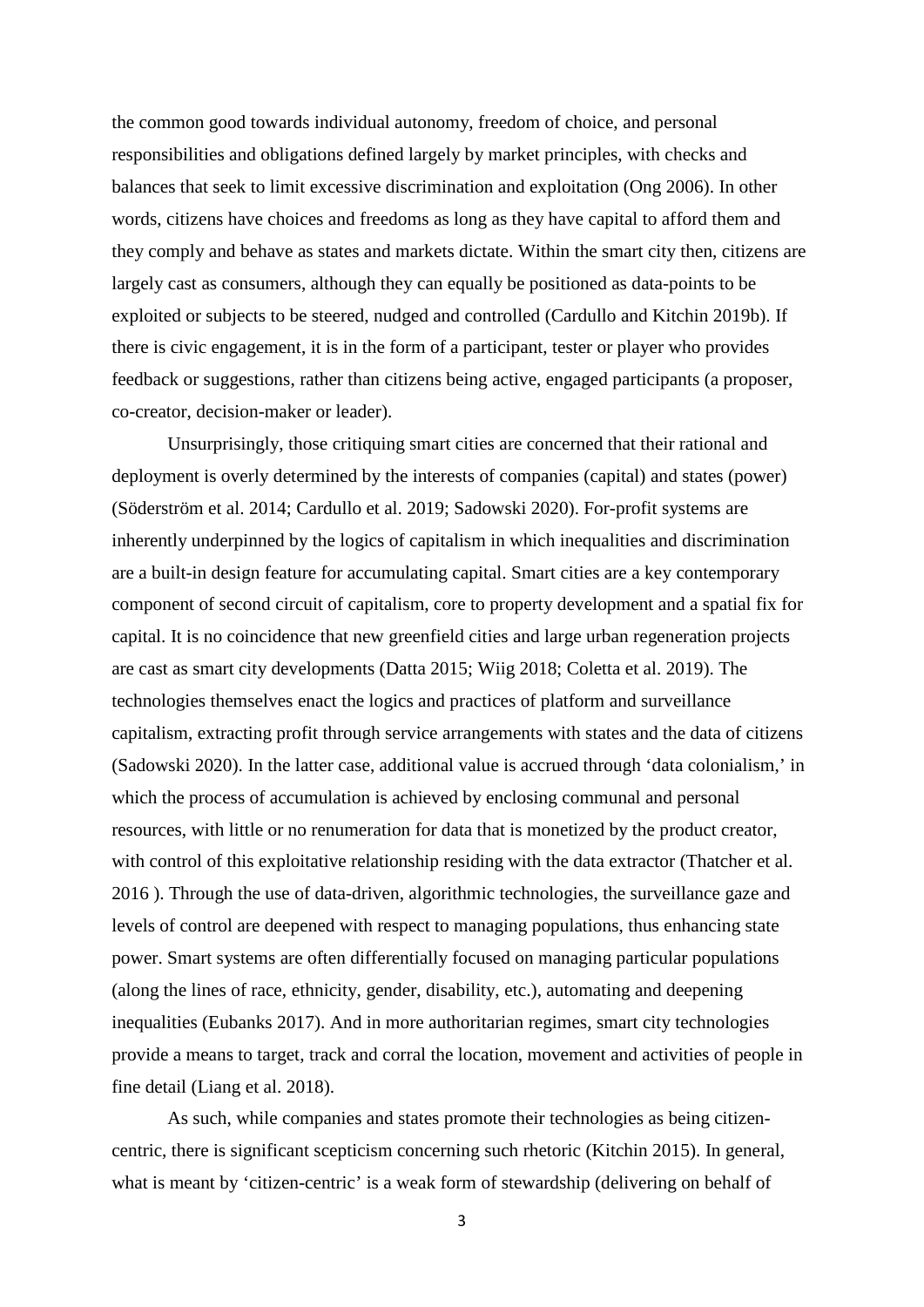citizens) and civic paternalism (deciding what's best for citizens), rather than citizens being meaningfully involved in the vision and development of the smart city (Shelton and Lodato 2019). Instead, the underlying ethos remains steadfastly neoliberal, with the notion of 'citizen-centric' being an empty signifier, giving the impression of participatory intent while the actual structural relations remain firm.

The chapters in this book provide a critique of the neoliberal smart city and its framing and imaginary of the future city. They draw on the ideas and ideals of justice, citizenship to democracy imagine a smart city that strives for equality and fairness. As with data activism and data justice, they divide into two approaches for realising their vision. Milan and van der Velden (2016) identify two main classes of data activism. The first, proactive data activism uses open government data and creates their own datasets to seek political action and social change, co-opting the techniques of data science, states and companies to range back against them. The second, reactive data activism, seeks to challenge, undermine, and dismantle present asymmetrical arrangements of data power and politics through political protest and legal challenge. Similarly, D'Ignazio and Klein (2020) chart the differences between data ethics and data justice. Data ethics aims to make data-driven systems fairer, accountable and transparent. However, it locates the source of ethical issues in individuals and technical systems, and pursues solutions that are procedural in nature (e.g., through data governance structures and legislation). D'Ignazio and Klein (2020) contend that the focus on procedures and compliance works to secure power rather than challenging and transforming it as their components and solutions can be captured by vested interests to serve their own ends. Moreover, the solutions pursued deal with symptoms without tackling root causes, curtailing only the worst excesses of data capitalism and data power without fundamentally changing them. In contrast, data justice is organized around a different set of concepts – justice, oppression, equity, co-liberation, and reflexivity. These concepts locate the source of ethical issues in unequal and uneven structural power and work towards dismantling them and putting in place alternative arrangements. In other words, they challenge data power rather than securing it and are more difficult to co-opt.

Most visions of the citizen-centric smart city follow the proactive data activism and data ethics approach. They seek to facilitate the co-option of smart city technologies by citizens and encourage the adoption of regulatory and compliance mechanisms for governing the smart city centred on notions of bias, fairness, accountability, and transparency (Townsend 2013; Kitchin 2016). Rather than being oppositional to the smart city and the use of digital technologies to mediate urban life, such an approach is about re-envisioning and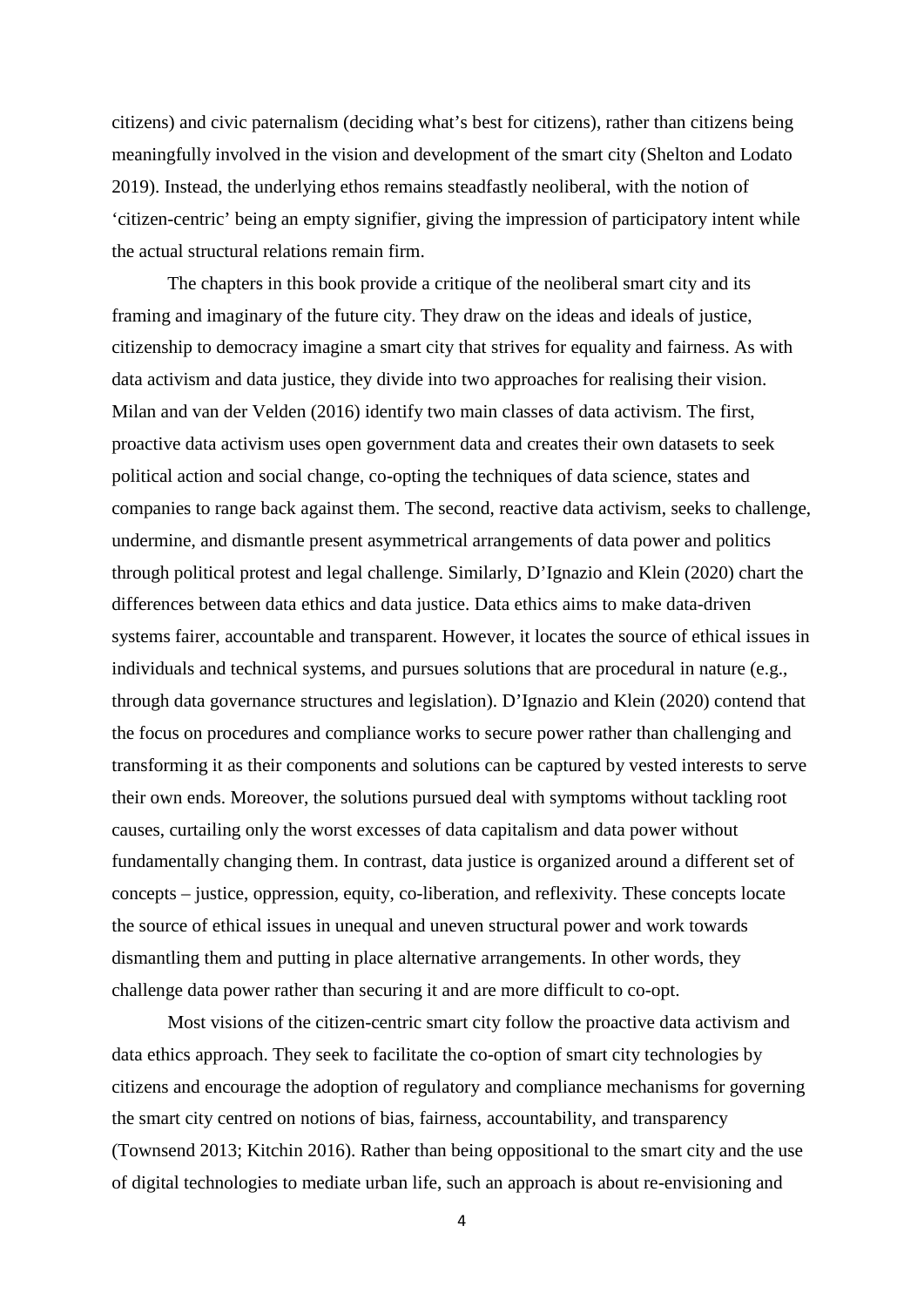orientating the smart city so that they are fair and proportionate in their operations (see Chapters by Caldwell; O'Shea; Smith et al.). For others, this approach of co-option and regulation reifies existing structural relations, rather than challenging and transforming them (see Cardullo et al. 2019). It places the emphasis on technical and procedural interventions, ignoring the wider neoliberal political economy and capitalist relations that underpin smart city deployments and sustains inequalities. They posit that there will be no fundamental shift in the inequalities inherent in present visions of smart cities, which will continue to serve primarily the interests of companies and states, without wider political change. Therefore the logics and realisation of the smart city needs to be opposed and alternative urban visions forwarded (see Chapters by Dare, von Ditmar, Sledmere).

What the latter suggests is the need to decentre the smart city, where decentering 'is to 'see through' technology and position it in relation to systems of oppression, whose norms and values are wired in' to smart city initiatives (Gangadharan and Niklas 2019: 895). In other words, we need to move away from the reification of technology and how it can be coopted and regulated, instead situating smartness within the wider (re)production of social relations (Gangadharan and Niklas 2019). We need to stop casting 'smartness' and digital technologies in a privileged, significant independent role and recognize them as the agents of wider structural forces. This requires us to focus on and imagine the future city in a more holistic sense, and how smartness might or might not be a means of realising a fairer, more open and tolerant city. Rather than trying to work out how to insert equality into smartness, instead the focus is squarely on equality and reconfiguring structural relations and figuring out how smart technologies can be used to create equality and equity *in conjunction* with other kinds of interventions, such as social, economic and environmental policy, collaborative planning, community development, investment packages, multi-stakeholder engagement, and so on.

The issues facing cities are not going to be fixed through technological solutionism, but a multifaceted approach in which technology is one just one component (Morozov and Bria 2018). Homelessness is not going to be fixed with an app; it requires a complex set of interventions of which technology might be one part, along with health care and welfare reform, tackling domestic abuse, and a shift in the underlying logics of the political economy (Eubanks 2017). Congestion is not going to be fixed with intelligent transport systems that seek to optimize traffic flow, but by shifting people from car-based travel to public transit, cycling and walking. Similarly, institutionalized racism channelled and reproduced through predictive policing will not be fixed solely by tinkering with the data and algorithms to make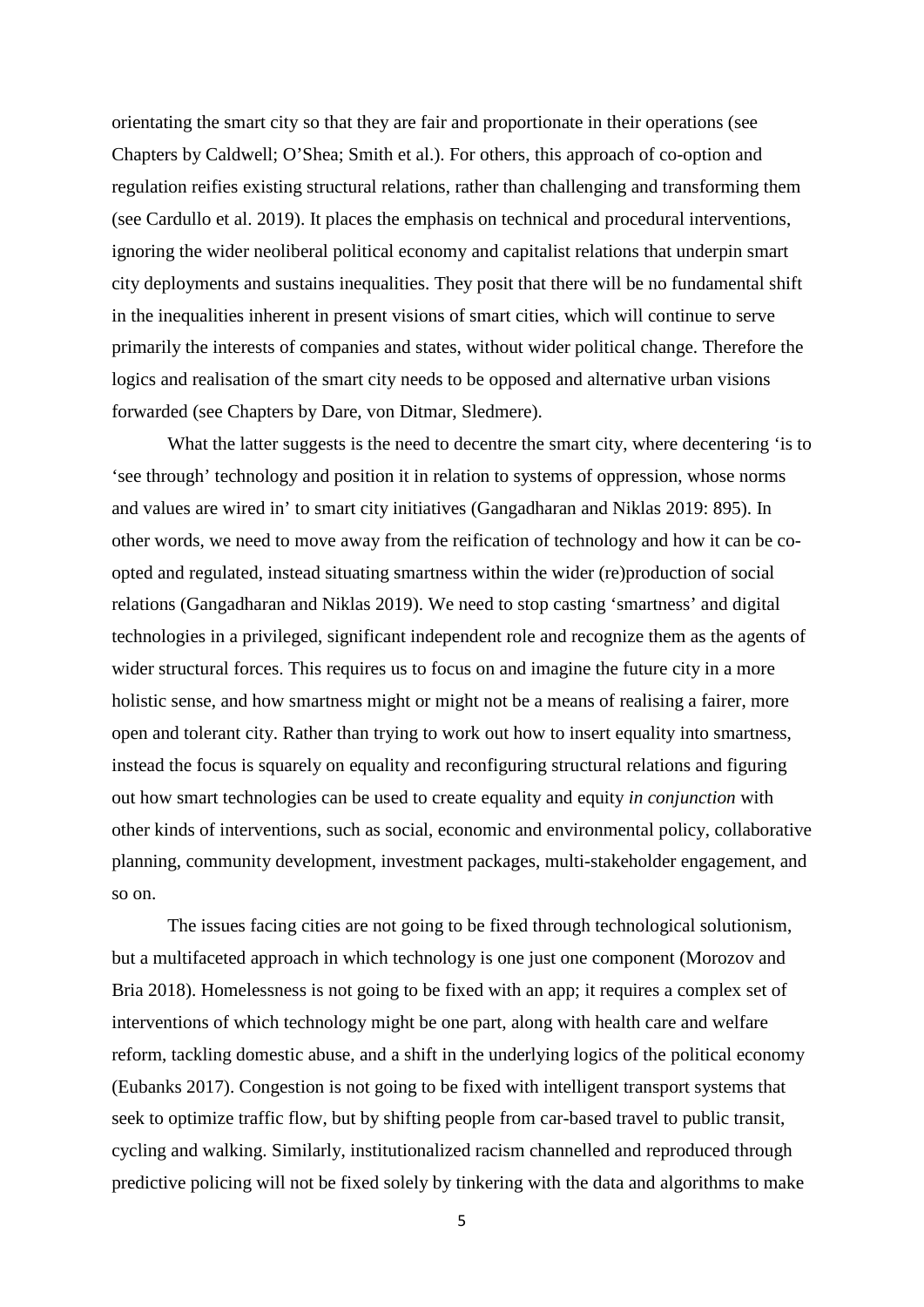them more robust, transparent and fairer, but by addressing institutionalized racism more generally and the conditions that enable it (Benjamin 2019). In such a decentred perspective, platform and surveillance capitalism are not framed as separate and distinct forms of capitalism, and racism expressed through smart urbanism is not cut adrift from the structural logics and operations of institutionalized racism (understood in purely technical and legal terms). Rather, smart city technologies and their operations are framed with respect to capitalism and racism *per se*, and the solutions are anti-capitalist alternatives and anti-racism in which smart city technologies might or might not play some part.

This is not to say that a proactive activism/ethics approach centred on smart city technologies have limited value. The efforts and ideals of civic media, citizen science and citizen-led projects to develop their own and co-opt smart city technologies, along with initiatives to tackle biases and seek fairness, transparency and accountability in corporate and state systems, inherently has utility. But as D'Ignazio and Klein (2020: 61) make clear, they are 'inadequate on their own' to address the injustices enacted and reproduced through smart city initiatives. Instead, they need to be approached in a decentred way, framed in relation to wider structural conditions and coupled with more radical ideas and interventions in order to create a more just and equal society. This requires a developing different imaginary for creating equitable cities in which smart technologies play some role rather than necessarily being front-and-centre. The chapters in this book provide some routes onto this path, but there is much work still to be done.

## **Acknowledgements**

The research for this chapter was supported by the H2020 European Research Council [ERC-2012-AdG-323636-SOFTCITY].

## **References**

Benjamin, R. (2019) *Race After Technology*. Polity Books, Cambridge.

- Cardullo, P., di Feliciantonio, C. and Kitchin, R. (eds) (2019) *The Right to the Smart City*. Emerald, Bingley.
- Cardullo, P. and Kitchin, R. (2019a) Smart urbanism and smart citizenship: The neoliberal logic of 'citizen-focused' smart cities in Europe. *Environment and Planning C: Politics and Space* 37(5): 813-830.
- Cardullo, P. and Kitchin, R. (2019b) Being a 'citizen' in the smart city: Up and down the scaffold of smart citizen participation in Dublin, Ireland. *GeoJournal* 84(1): 1-13.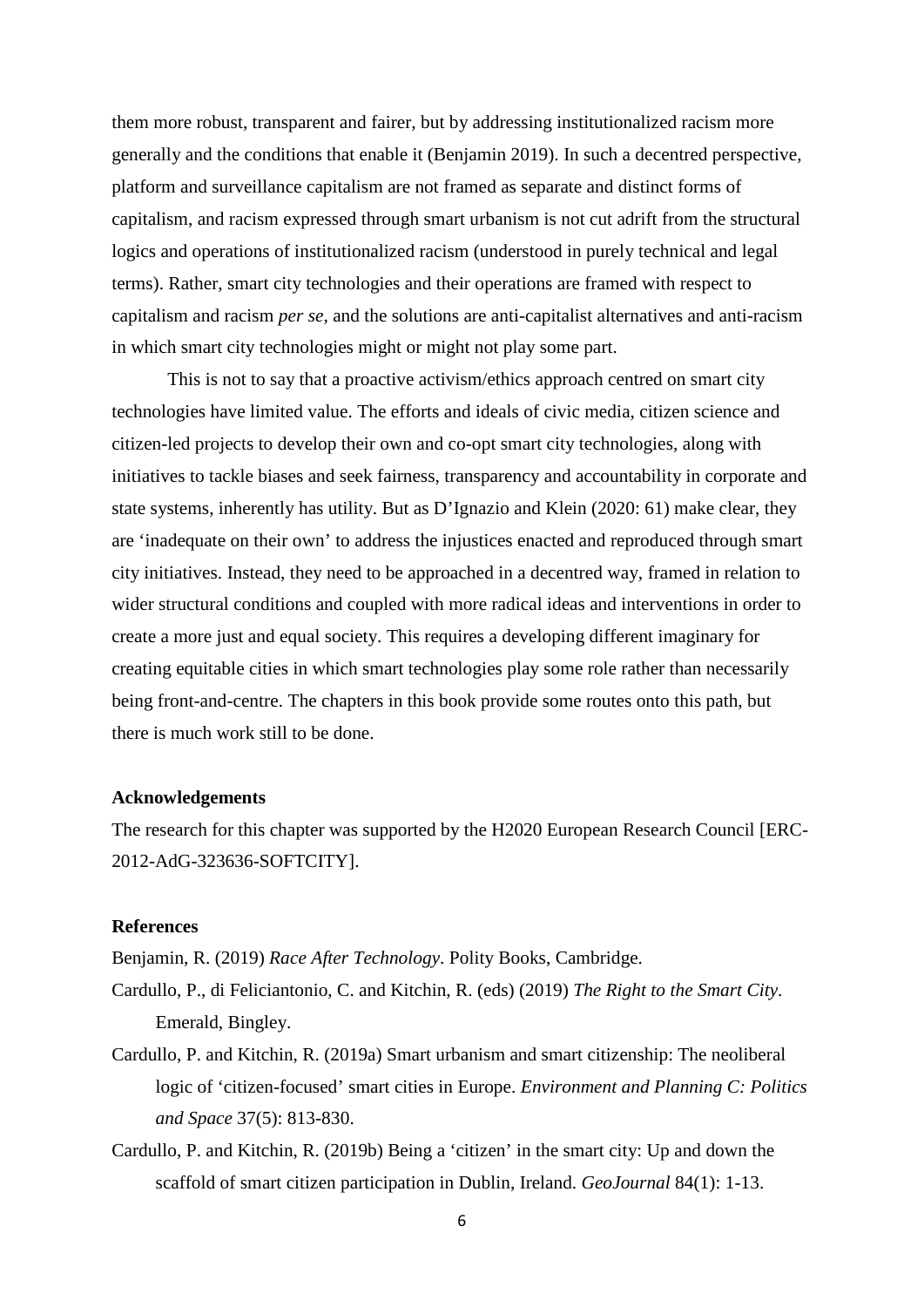- Coletta, C., Heaphy, L. and Kitchin, R. (2019) From the accidental to articulated smart city: The creation and work of 'Smart Dublin'. *European Urban and Regional Studies* 26(4): 349–364.
- Datta, A. (2015). New urban utopias of postcolonial India: 'Entrepreneurial urbanization' in Dholera smart city, Gujarat. *Dialogues in Human Geography* 5(1): 3-22.
- D'Ignazio, C. and Klein, L.F. (2020) *Data Feminism*. MIT Press, Cambridge, MA.
- Eubanks, V. (2017) *Automating Inequality: How High-Tech Tools Profile, Police, and Punish The Poor*. St Martin's Press, New York.
- Gangadharan, S.P. and Niklas, J. (2019) Decentering technology in discourse on discrimination. *Information, Communication & Society* 22(7): 882-899.
- Kitchin, R. (2014) The real-time city? Big data and smart urbanism. *GeoJournal* 79(1): 1-14.
- Kitchin, R. (2015) Making sense of smart cities: addressing present shortcomings. *Cambridge Journal of Regions, Economy and Society* 8 (1): 131-136.
- Kitchin, R. (2016) *Getting smarter about smart cities: Improving data privacy and data security*. Data Protection Unit, Department of the Taoiseach, Dublin, Ireland.
- Liang, F., Das, V., Kostyuk, N. and Hussain, M.M. (2018) Constructing a data‐driven society: China's Social Credit System as a state surveillance infrastructure. *Policy and Internet* 10(4): 415-453.
- Milan, S. and van der Velden, L. (2016) The alternative epistemologies of data activism. *Digital Culture & Society* 2(2): 57–74.
- Morozov, E. and Bria, F. (2018) *Rethinking smart cities: Democratizing urban technology*. Rosa Luxemberg Stiftung, New York, NY, http://www.rosalux-nyc.org/rethinking-thesmart-city/
- Ong A (2006) Mutations in citizenship. *Theory, Culture & Society* 23(2–3): 499–505.
- Sadowski, J. (2020) *Too Smart: How Digital Capitalism is Extracting Data, Controlling Our Lives, and Taking Over the World*. MIT Press, Cambridge, MA.
- Shelton, T., & Lodato, T. (2019). Actually existing smart citizens: Expertise and (non)participation in the making of the smart city. *City* 23(1): 35-52.
- Shelton T, Zook M and Wiig A (2015) The 'actually existing smart city'. *Cambridge Journal of Regions, Economy and Society* 8(1): 13–25.
- Söderström, O., Paasche, T. and Klauser, F. (2014). Smart cities as corporate storytelling. *City* 18(3): 307-320.